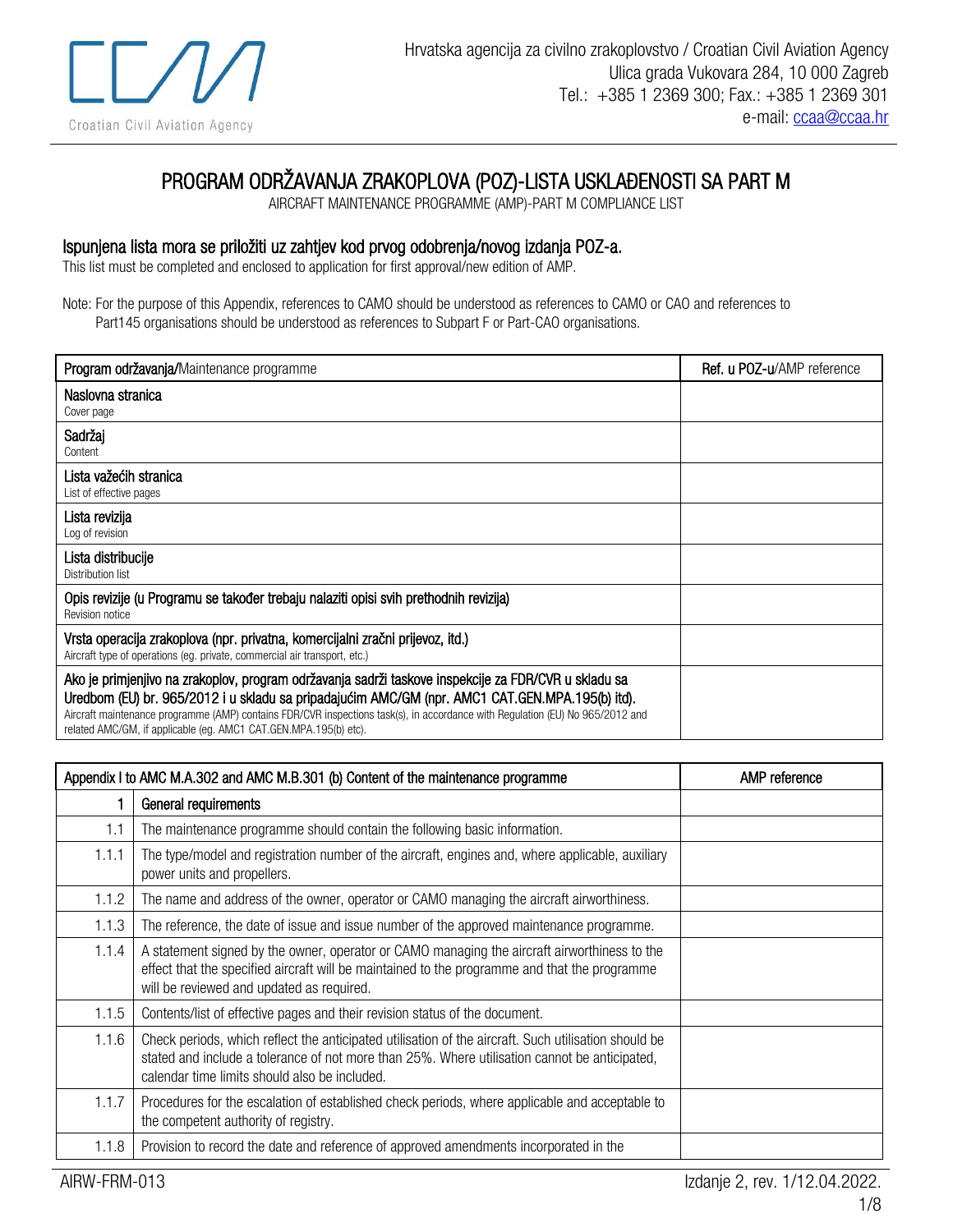|                | Appendix I to AMC M.A.302 and AMC M.B.301 (b) Content of the maintenance programme                                                                                                                                                                                                                                                                                                                                                                                                 | AMP reference |
|----------------|------------------------------------------------------------------------------------------------------------------------------------------------------------------------------------------------------------------------------------------------------------------------------------------------------------------------------------------------------------------------------------------------------------------------------------------------------------------------------------|---------------|
|                | maintenance programme.                                                                                                                                                                                                                                                                                                                                                                                                                                                             |               |
| 1.1.9          | Details of pre-flight maintenance tasks that are accomplished by maintenance staff.                                                                                                                                                                                                                                                                                                                                                                                                |               |
| 1.1.10         | The tasks and the periods (intervals/frequencies) at which each part of the aircraft, engines,<br>APU's, propellers, components, accessories, equipment, instruments, electrical and radio<br>apparatus, together with the associated systems and installations should be inspected. This<br>should include the type and degree of inspection required.                                                                                                                            |               |
| 1.1.11         | The periods at which components should be checked, cleaned, lubricated, replenished, adjusted<br>and tested.                                                                                                                                                                                                                                                                                                                                                                       |               |
| 1.1.12         | If applicable details of ageing aircraft system requirements together with any specified sampling<br>programmes.                                                                                                                                                                                                                                                                                                                                                                   |               |
| 1.1.13         | If applicable, details of specific structural maintenance programmes including, but not limited to:                                                                                                                                                                                                                                                                                                                                                                                |               |
| a.             | (supplemental) structural inspection programmes ((S)SIPs or (supplemental) structural inspection<br>documents (S)SIDs) issued by the design approval holder.                                                                                                                                                                                                                                                                                                                       |               |
| b.             | Corrosion prevention and control programmes (CPCPs) taking into account the baseline CPCP<br>issued by the design approval holder.                                                                                                                                                                                                                                                                                                                                                 |               |
| C.             | For large aeroplanes, maintenance data arising from compliance with the ageing structure<br>requirements of point 26.370 of Annex I (Part-26) to Regulation (EU) 2015/640.                                                                                                                                                                                                                                                                                                         |               |
| 1.1.14.        | If applicable, details of Critical Design Configuration Control Limitations together with<br>appropriate procedures.                                                                                                                                                                                                                                                                                                                                                               |               |
| 1.1.15         | If applicable a statement of the limit of validity in terms of total flight cycles/calendar date/flight<br>hours for the structural programme in 1.1.13.                                                                                                                                                                                                                                                                                                                           |               |
| 1.1.16         | The periods at which overhauls and/or replacements by new or overhauled components should<br>be made.                                                                                                                                                                                                                                                                                                                                                                              |               |
| 1.1.17         | A cross-reference to other documents approved by EASA which contain the details of<br>maintenance tasks related to mandatory life and inspection limitations, Certification<br>Maintenance Requirements (CMRs) and ADs.<br>Note: To prevent inadvertent variations to such tasks or intervals these items should not be                                                                                                                                                            |               |
|                | included in the main portion of the maintenance programme document, or any planning control<br>system, without specific identification of their mandatory status.                                                                                                                                                                                                                                                                                                                  |               |
| 1.1.18         | Details of, or cross-reference to, any required reliability programme or statistical methods of<br>continuous Surveillance.                                                                                                                                                                                                                                                                                                                                                        |               |
| 1.1.19         | A statement that practices and procedures to satisfy the programme should be to the standards<br>specified in the TC holder's Maintenance Instructions. In the case of approved practices and<br>procedures that differ, the statement should refer to them.                                                                                                                                                                                                                       |               |
| 1.1.20         | Each maintenance task quoted should be defined in a definition section of the programme.                                                                                                                                                                                                                                                                                                                                                                                           |               |
| $\overline{c}$ | Programme basis                                                                                                                                                                                                                                                                                                                                                                                                                                                                    |               |
| 2.1            | An owner or a CAMO aircraft maintenance programme should normally be based upon the MRB<br>report, where applicable, and the TC holder's maintenance planning document or Chapter 5 of<br>the maintenance manual, (i.e. the manufacturer's recommended maintenance programme).<br>The structure and format of these maintenance recommendations may be re-written by the<br>owner or the CAMO to better suit the operation and control of the particular maintenance<br>programme. |               |
| 2.2            | For a newly type-certificated aircraft where no previously approved maintenance programme<br>exists, it will be necessary for the owner or the CAMO to comprehensively appraise the<br>manufacturer's recommendations (and the MRB report where applicable), together with other<br>airworthiness information, in order to produce a realistic programme for approval.                                                                                                             |               |
| 2.3            | For existing aircraft types it is permissible for the owner or CAMO to make comparisons with<br>maintenance programmes previously approved. It should not be assumed that a programme<br>approved for one owner or the CAMO would automatically be approved for another.<br>Evaluation should be made of the aircraft/fleet utilisation, landing rate, equipment fit and, in                                                                                                       |               |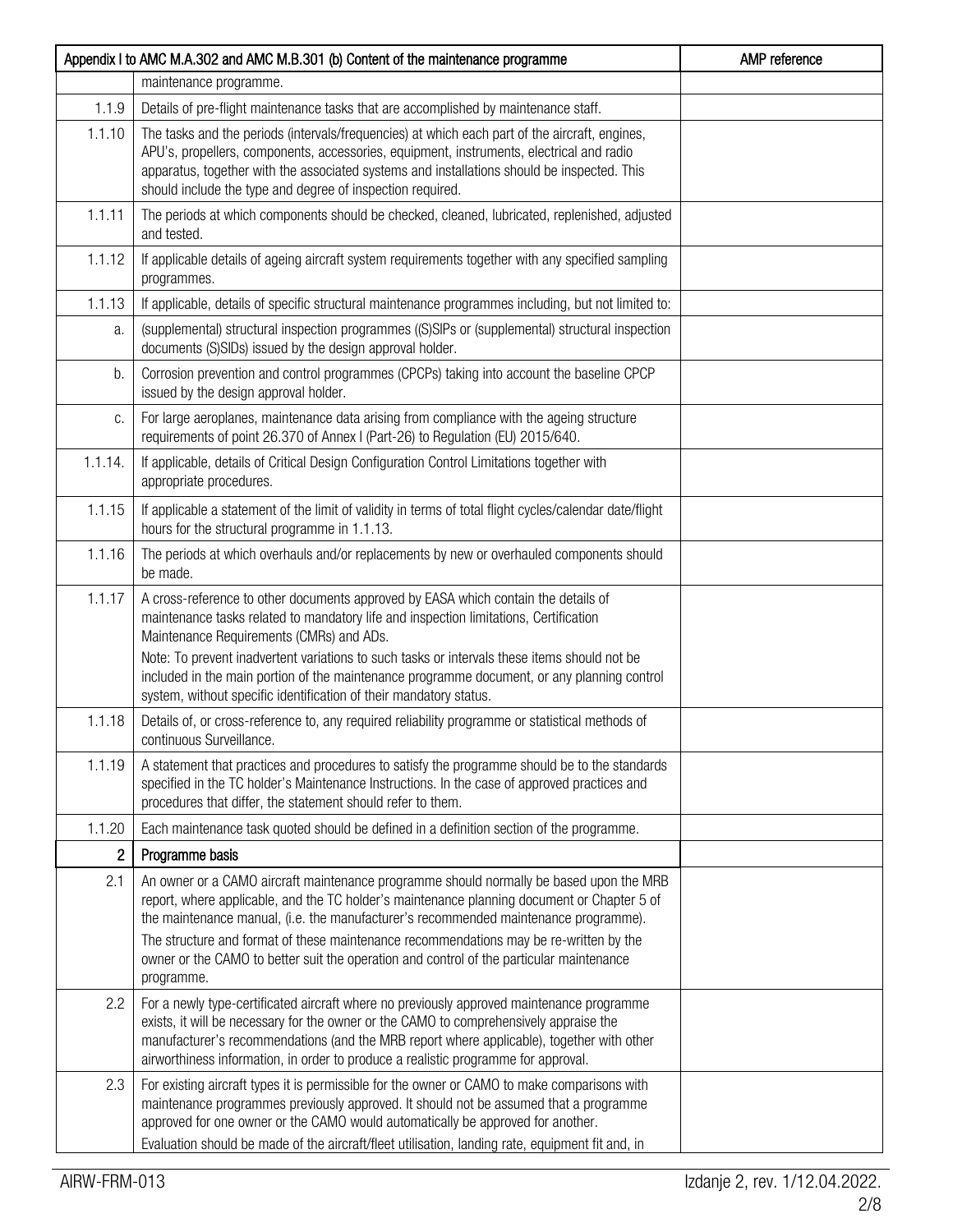|       | Appendix I to AMC M.A.302 and AMC M.B.301 (b) Content of the maintenance programme                                                                                                                                                                                  | AMP reference |
|-------|---------------------------------------------------------------------------------------------------------------------------------------------------------------------------------------------------------------------------------------------------------------------|---------------|
|       | particular, the experience of the owner or the CAMO when assessing an existing programme.                                                                                                                                                                           |               |
|       | Where the competent authority is not satisfied that the proposed maintenance programme can<br>be used as is, the competent authority should request appropriate changes such as additional<br>maintenance tasks or de-escalation of check frequencies as necessary. |               |
| 2.4   | Critical Design Configuration Control Limitations (CDCCL)                                                                                                                                                                                                           |               |
|       | If CDCCL have been identified for the aircraft type by the TC/STC holder, maintenance                                                                                                                                                                               |               |
|       | instructions should be developed. CDCCL's are characterised by features in an aircraft<br>installation or component that should be retained during modification, change, repair, or                                                                                 |               |
|       | scheduled maintenance for the operational life of the aircraft or applicable component or part.                                                                                                                                                                     |               |
| 3     | Amendments                                                                                                                                                                                                                                                          |               |
|       | Amendments (revisions) to the approved maintenance programme should be made by the owner<br>or the CAMO, to reflect changes in the TC holder's recommendations, modifications, service<br>experience, or as required by the competent authority.                    |               |
| 4     | Permitted variations to maintenance periods                                                                                                                                                                                                                         |               |
|       | The owner or the CAMO may only vary the periods prescribed by the programme with the<br>approval of the competent authority or through a procedure developed in the maintenance<br>programme and approved by the competent authority.                               |               |
| 5     | Periodic review of maintenance programme contents                                                                                                                                                                                                                   |               |
| 5.1   | The owner or the CAMO approved maintenance programmes should be subject to periodic                                                                                                                                                                                 |               |
|       | review to ensure that they reflect current TC holder's recommendations, revisions to the MRB<br>report if applicable, mandatory requirements and the maintenance needs of the aircraft.                                                                             |               |
| 5.2   | The owner or the CAMO should review the detailed requirements at least annually for continued                                                                                                                                                                       |               |
|       | validity in the light of operating experience.                                                                                                                                                                                                                      |               |
| 6.    | <b>Reliability Programmes</b>                                                                                                                                                                                                                                       |               |
| 6.1   | Applicability                                                                                                                                                                                                                                                       |               |
| 6.1.1 | A reliability programme should be developed in the following cases:                                                                                                                                                                                                 |               |
| (a)   | the aircraft maintenance programme is based upon MSG-3 logic                                                                                                                                                                                                        |               |
| (b)   | the aircraft maintenance programme includes condition monitored components                                                                                                                                                                                          |               |
| (C)   | the aircraft maintenance programme does not contain overhaul time periods for all significant<br>system components                                                                                                                                                  |               |
| (d)   | when specified by the Manufacturer's maintenance planning document or MRB.                                                                                                                                                                                          |               |
| 6.1.2 | A reliability Programme need not be developed in the following cases:                                                                                                                                                                                               |               |
| (a)   | the maintenance programme is based upon the MSG-1 or 2 logic but only contains hard time or<br>on condition items                                                                                                                                                   |               |
| (b)   | the aircraft is not a complex motor-powered aircraft according to Part-M;                                                                                                                                                                                           |               |
| (C)   | the aircraft maintenance programme provides overhaul time periods for all significant system<br>components.                                                                                                                                                         |               |
|       | Note: for the purpose of this paragraph, a significant system is a system the failure of which<br>could hazard the aircraft safety.                                                                                                                                 |               |
| 6.1.3 | Notwithstanding paragraphs 6.1.1 and 6.1.2 above, a CAMO may however, develop its own<br>reliability monitoring programme when it may be deemed beneficial from a maintenance<br>planning point of view.                                                            |               |
| 6.2   | Applicability for CAMO/operator of small fleets of aircraft.                                                                                                                                                                                                        |               |
| 6.2.1 | For the purpose of this paragraph, a small fleet of aircraft is a fleet of less than 6 aircraft of the<br>same type.                                                                                                                                                |               |
| 6.2.2 | The requirement for a reliability programme is irrespective of the CAMO fleet size.                                                                                                                                                                                 |               |
| 6.2.3 | Complex reliability programmes could be inappropriate for a small fleet. It is recommended that                                                                                                                                                                     |               |
|       | such CAMOs tailor their reliability programmes to suit the size and complexity of operation.                                                                                                                                                                        |               |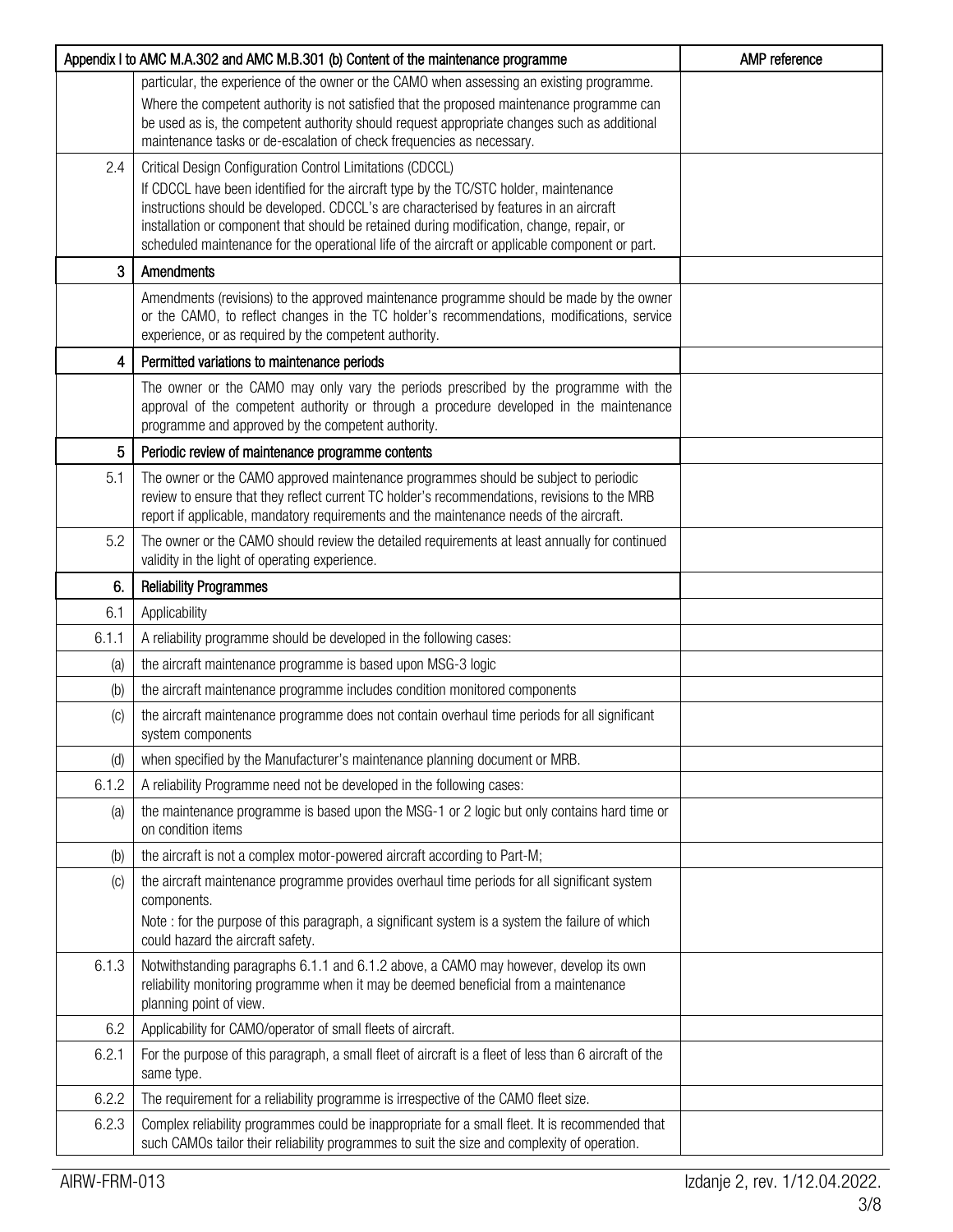|       | Appendix I to AMC M.A.302 and AMC M.B.301 (b) Content of the maintenance programme                                                                                                                                                                                                                                                                                                                                                                                                                               | AMP reference |
|-------|------------------------------------------------------------------------------------------------------------------------------------------------------------------------------------------------------------------------------------------------------------------------------------------------------------------------------------------------------------------------------------------------------------------------------------------------------------------------------------------------------------------|---------------|
| 6.2.4 | One difficulty with a small fleet of aircraft consists in the amount of available data which can be<br>processed: when this amount is too low, the calculation of alert level is very coarse. Therefore<br>"alert levels" should be used carefully.                                                                                                                                                                                                                                                              |               |
| 6.2.5 | A CAMO of a small fleet of aircraft, when establishing a reliability programme, should consider<br>the following:                                                                                                                                                                                                                                                                                                                                                                                                |               |
| (a)   | The programme should focus on areas where a sufficient amount of data is likely to be<br>processed.                                                                                                                                                                                                                                                                                                                                                                                                              |               |
| (b)   | When the amount of available data is very limited, the CAMO engineering judgement is then a<br>vital element. In the following examples, careful engineering analysis should be exercised before<br>taking decisions:                                                                                                                                                                                                                                                                                            |               |
|       | A "0" rate in the statistical calculation may possibly simply reveal that enough statistical data is<br>missing, rather that there is no potential problem.                                                                                                                                                                                                                                                                                                                                                      |               |
|       | When alert levels are used, a single event may have the figures reach the alert level.<br>Engineering judgement is necessary so as to discriminate an artefact from an actual need for a<br>corrective action.                                                                                                                                                                                                                                                                                                   |               |
|       | In making his engineering judgement, a CAMO is encouraged to establish contact and make<br>comparisons with other CAMOs of the same aircraft, where possible and relevant. Making<br>comparison with data provided by the manufacturer may also be possible.                                                                                                                                                                                                                                                     |               |
| 6.2.6 | In order to obtain accurate reliability data, it should be recommended to pool data and analysis<br>with one or more other CAMO(s). Paragraph 6.6 of this paragraph specifies under which<br>conditions it is acceptable that CAMOs share reliability data.                                                                                                                                                                                                                                                      |               |
| 6.2.7 | Notwithstanding the above there are cases where the CAMO will be unable to pool data with<br>other CAMO, e.g. at the introduction to service of a new type. In that case the competent<br>authority should impose additional restrictions on the MRB/MPD tasks intervals (e.g. no<br>variations or only minor evolution are possible, and with the competent authority approval).                                                                                                                                |               |
| 6.3   | Engineering judgement                                                                                                                                                                                                                                                                                                                                                                                                                                                                                            |               |
| 6.3.1 | Engineering judgement is itself inherent to reliability programmes as no interpretation of data is<br>possible without judgement. In approving the CAMO maintenance and reliability programmes,<br>the competent authority is expected to ensure that the organisation which runs the programme<br>(it may be CAMO, or an Part-145 organisation under contract) hires sufficiently qualified<br>personnel with appropriate engineering experience and understanding of reliability concept (see<br>AMC M.A.706). |               |
| 6.3.2 | It follows that failure to provide appropriately qualified personnel for the reliability programme<br>may lead the competent authority to reject the approval of the reliability programme and<br>therefore the aircraft maintenance programme.                                                                                                                                                                                                                                                                  |               |
| 6.4   | Contracted maintenance                                                                                                                                                                                                                                                                                                                                                                                                                                                                                           |               |
| 6.4.1 | Whereas M.A.302 specifies that, the aircraft maintenance programme -which includes the<br>associated reliability programme-, should be managed and presented by the CAMO to the<br>competent authority, the CAMO may subcontract certain functions to the maintenance<br>organisation under contract, provided this organisation proves to have the appropriate expertise.                                                                                                                                       |               |
| 6.4.2 | These functions are:                                                                                                                                                                                                                                                                                                                                                                                                                                                                                             |               |
| (a)   | Developing the aircraft maintenance and reliability programmes,                                                                                                                                                                                                                                                                                                                                                                                                                                                  |               |
| (b)   | Performing the collection and analysis of the reliability data,                                                                                                                                                                                                                                                                                                                                                                                                                                                  |               |
| (C)   | Providing reliability reports, and                                                                                                                                                                                                                                                                                                                                                                                                                                                                               |               |
| (d)   | Proposing corrective actions to the CAMO.                                                                                                                                                                                                                                                                                                                                                                                                                                                                        |               |
| 6.4.3 | Notwithstanding the above decision to implement a corrective action (or the decision to request<br>from the competent authority the approval to implement a corrective action) remains the CAMO<br>prerogative and responsibility. In relation to paragraph 6.4.2(d) above, a decision not to<br>implement a corrective action should be justified and documented.                                                                                                                                               |               |
| 6.4.4 | The arrangement between the CAMO and the maintenance organisation should be specified in<br>the maintenance contract (see Appendix XI to AMC M.A.708(c)) and the relevant CAME, and                                                                                                                                                                                                                                                                                                                              |               |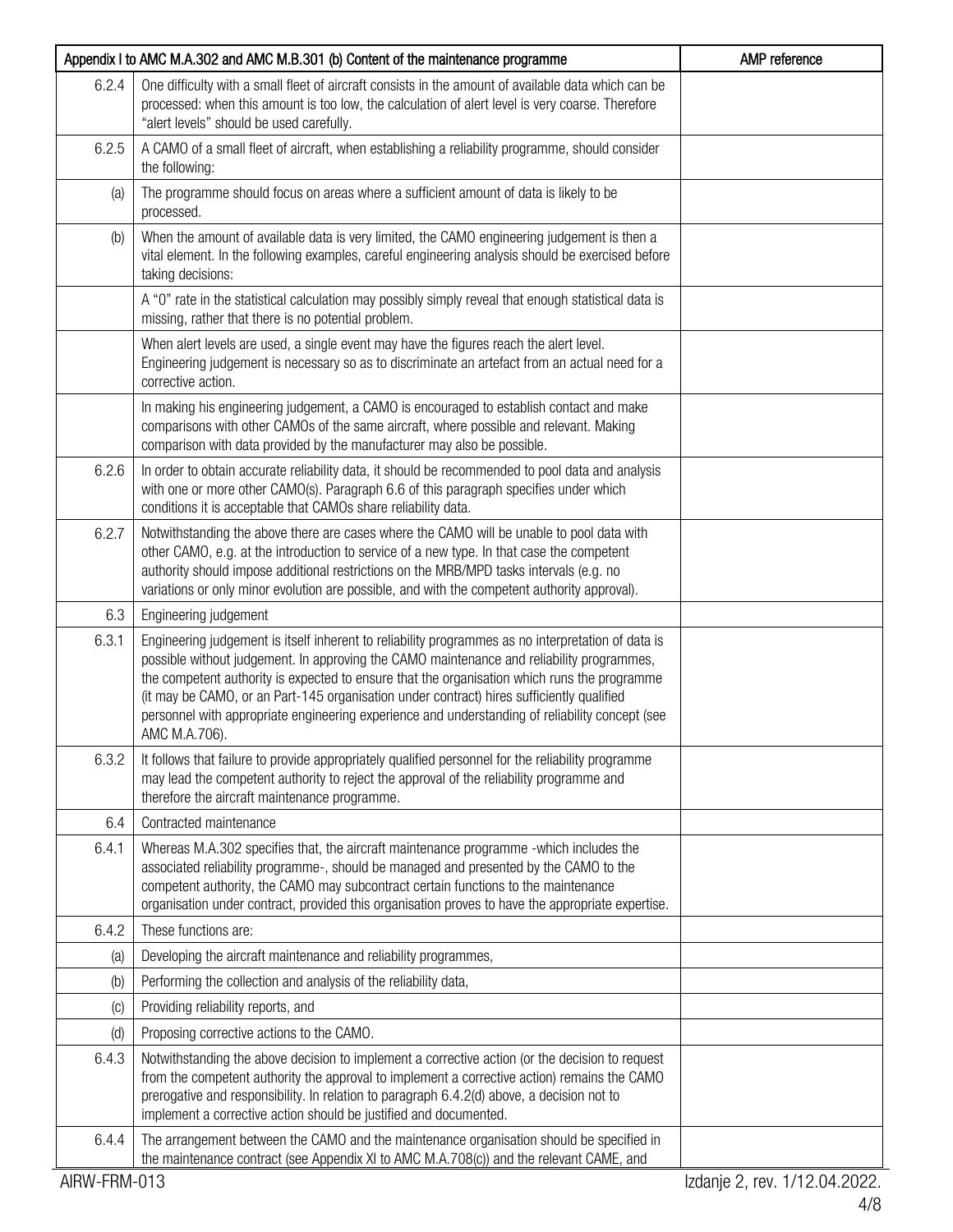|                           | Appendix I to AMC M.A.302 and AMC M.B.301 (b) Content of the maintenance programme                                                                                                                                                                                                                                                                                                                 | AMP reference |
|---------------------------|----------------------------------------------------------------------------------------------------------------------------------------------------------------------------------------------------------------------------------------------------------------------------------------------------------------------------------------------------------------------------------------------------|---------------|
|                           | maintenance organisation procedures.                                                                                                                                                                                                                                                                                                                                                               |               |
| 6.5                       | Reliability programme                                                                                                                                                                                                                                                                                                                                                                              |               |
|                           | In preparing the programme details, account should be taken of this paragraph. All associated<br>procedures should be clearly defined                                                                                                                                                                                                                                                              |               |
| 6.5.1                     | Objectives                                                                                                                                                                                                                                                                                                                                                                                         |               |
| 6.5.1.1                   | A statement should be included summarising as precisely as possible the prime objectives of<br>the programme. To the minimum it should include the following:                                                                                                                                                                                                                                      |               |
| (a)                       | to recognise the need for corrective action,                                                                                                                                                                                                                                                                                                                                                       |               |
| (b)                       | to establish what corrective action is needed and,                                                                                                                                                                                                                                                                                                                                                 |               |
| (C)                       | to determine the effectiveness of that action                                                                                                                                                                                                                                                                                                                                                      |               |
| 6.5.1.2                   | The extent of the objectives should be directly related to the scope of the programme. Its scope<br>could vary from a component defect monitoring system for a small CAMO, to an integrated<br>maintenance management programme for a big CAMO. The manufacturer's maintenance<br>planning documents may give guidance on the objectives and should be consulted in every<br>case.                 |               |
| 6.5.1.3                   | In case of a MSG-3 based maintenance programme, the reliability programme should provide a<br>monitor that all MSG-3 related tasks from the maintenance programme are effective and their<br>periodicity is adequate.                                                                                                                                                                              |               |
| 6.5.2                     | Identification of items.                                                                                                                                                                                                                                                                                                                                                                           |               |
|                           | The items controlled by the programme should be stated, e.g. by ATA Chapters.                                                                                                                                                                                                                                                                                                                      |               |
|                           | Where some items (e.g. aircraft structure, engines, APU) are controlled by separate<br>programmes, the associated procedures (e.g. individual sampling or life development<br>programmes, constructor's structure sampling programmes) should be cross referenced in the<br>programme.                                                                                                             |               |
| 6.5.3                     | Terms and definitions.                                                                                                                                                                                                                                                                                                                                                                             |               |
|                           | The significant terms and definitions applicable to the Programme should be clearly identified.<br>Terms are already defined in MSG-3, Part-145 and Part-M.                                                                                                                                                                                                                                        |               |
| 6.5.4                     | Information sources and collection.                                                                                                                                                                                                                                                                                                                                                                |               |
| 6.5.4.1                   | Sources of information should be listed and procedures for the transmission of information from<br>the sources, together with the procedure for collecting and receiving it, should be set out in<br>detail in the CAME or MOE as appropriate.                                                                                                                                                     |               |
| 6.5.4.2                   | The type of information to be collected should be related to the objectives of the Programme and<br>should be such that it enables both an overall broad based assessment of the information to be<br>made and also allow for assessments to be made as to whether any reaction, both to trends and<br>to individual events, is necessary. The following are examples of the normal prime sources: |               |
| (a)                       | Pilots Reports.                                                                                                                                                                                                                                                                                                                                                                                    |               |
| (b)                       | Technical Logs.                                                                                                                                                                                                                                                                                                                                                                                    |               |
| (C)                       | Aircraft Maintenance Access Terminal / On-board Maintenance System readouts.                                                                                                                                                                                                                                                                                                                       |               |
| (d)                       | Maintenance Worksheets.                                                                                                                                                                                                                                                                                                                                                                            |               |
| (e)                       | Workshop Reports.                                                                                                                                                                                                                                                                                                                                                                                  |               |
| (f)                       | Reports on Functional Checks.                                                                                                                                                                                                                                                                                                                                                                      |               |
| (h)                       | Reports on Special Inspections                                                                                                                                                                                                                                                                                                                                                                     |               |
| (g)                       | Stores Issues/Reports.                                                                                                                                                                                                                                                                                                                                                                             |               |
| (i)                       | Air Safety Reports.                                                                                                                                                                                                                                                                                                                                                                                |               |
| $\left(\mathbf{j}\right)$ | Reports on Technical Delays and Incidents.                                                                                                                                                                                                                                                                                                                                                         |               |
| (k)                       | Other sources: ETOPS, RVSM, CAT II/III.                                                                                                                                                                                                                                                                                                                                                            |               |
| 6.5.4.3                   | In addition to the normal prime sources of information, due account should be taken of<br>continuing airworthiness and safety information promulgated under Part-21                                                                                                                                                                                                                                |               |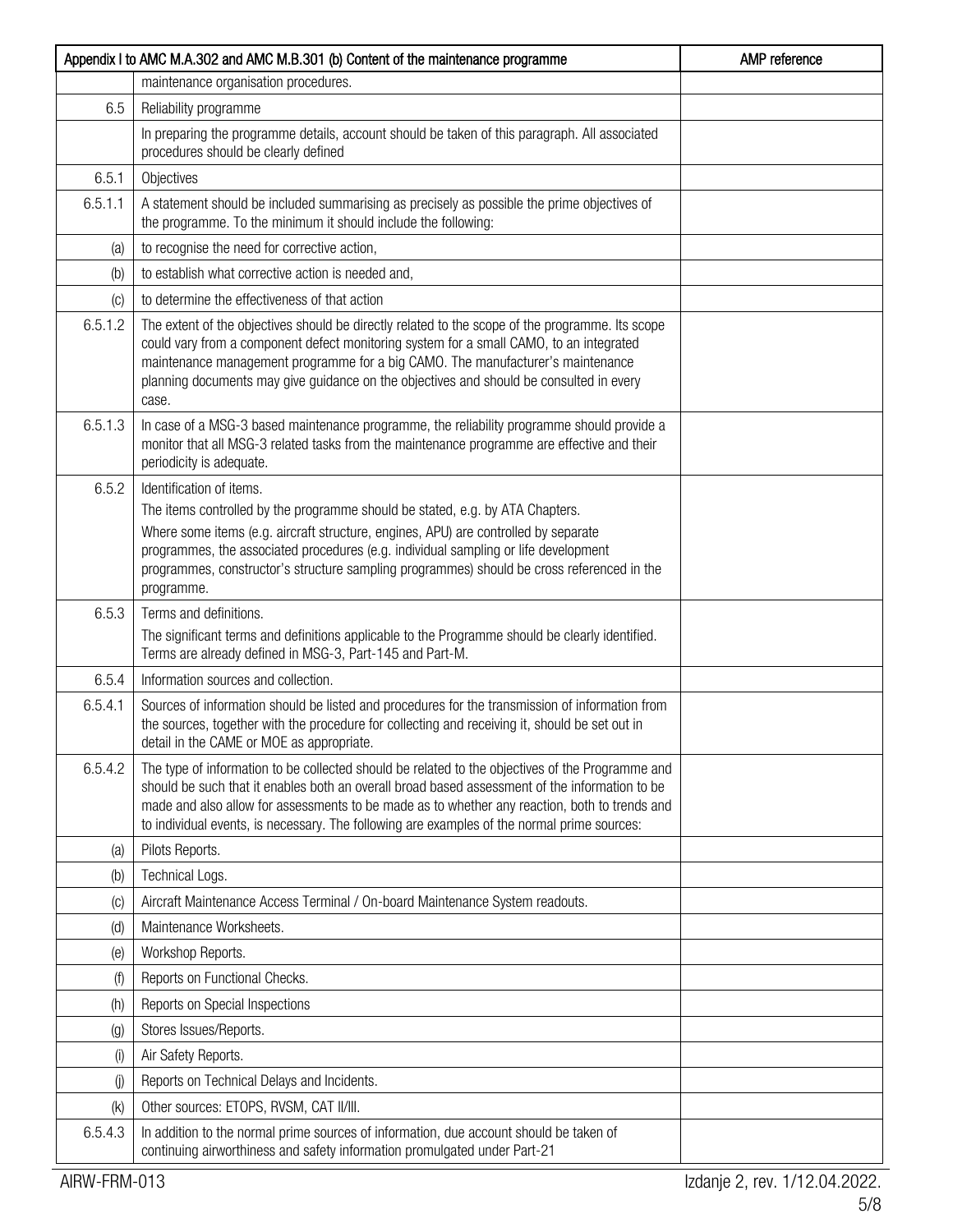|         | Appendix I to AMC M.A.302 and AMC M.B.301 (b) Content of the maintenance programme                                                                                                                                                                                                                                                                                                                                                                                             | AMP reference |
|---------|--------------------------------------------------------------------------------------------------------------------------------------------------------------------------------------------------------------------------------------------------------------------------------------------------------------------------------------------------------------------------------------------------------------------------------------------------------------------------------|---------------|
| 6.5.5   | Display of information.<br>Collected information may be displayed graphically or in a tabular format or a combination of<br>both. The rules governing any separation or discarding of information prior to incorporation into<br>these formats should be stated. The format should be such that the identification of trends,<br>specific highlights and related events would be readily apparent.                                                                             |               |
| 6.5.5.1 | The above display of information should include provisions for "nil returns" to aid the<br>examination of the total information.                                                                                                                                                                                                                                                                                                                                               |               |
| 6.5.5.2 | Where "standards" or "alert levels" are included in the programme, the display of information<br>should be oriented accordingly.                                                                                                                                                                                                                                                                                                                                               |               |
| 6.5.6   | Examination, analysis and interpretation of the information.<br>The method employed for examining, analysing and interpreting the programme information<br>should be explained.                                                                                                                                                                                                                                                                                                |               |
| 6.5.6.1 | Examination.<br>Methods of examination of information may be varied according to the content and quantity of<br>information of individual programmes. These can range from examination of the initial indication<br>of performance variations to formalised detailed procedures at specific periods, and the<br>methods should be fully described in the programme documentation.                                                                                              |               |
| 6.5.6.2 | Analysis and Interpretation.<br>The procedures for analysis and interpretation of information should be such as to enable the<br>performance of the items controlled by the programme to be measured; they should also<br>facilitate recognition, diagnosis and recording of significant problems. The whole process should<br>be such as to enable a critical assessment to be made of the effectiveness of the programme as<br>a total activity. Such a process may involve: |               |
| (a)     | Comparisons of operational reliability with established or allocated standards (in the initial period<br>these could be obtained from in-service experience of similar equipment of aircraft types).                                                                                                                                                                                                                                                                           |               |
| (b)     | Analysis and interpretation of trends.                                                                                                                                                                                                                                                                                                                                                                                                                                         |               |
| (C)     | The evaluation of repetitive defects.                                                                                                                                                                                                                                                                                                                                                                                                                                          |               |
| (d)     | Confidence testing of expected and achieved results.                                                                                                                                                                                                                                                                                                                                                                                                                           |               |
| (e)     | Studies of life-bands and survival characteristics.                                                                                                                                                                                                                                                                                                                                                                                                                            |               |
| (f)     | Reliability predictions.                                                                                                                                                                                                                                                                                                                                                                                                                                                       |               |
| (g)     | Other methods of assessment.                                                                                                                                                                                                                                                                                                                                                                                                                                                   |               |
| 6.5.6.3 | The range and depth of engineering analysis and interpretation should be related to the<br>particular programme and to the facilities available. The following, at least, should be taken into<br>account:                                                                                                                                                                                                                                                                     |               |
| (a)     | Flight defects and reductions in operational reliability.                                                                                                                                                                                                                                                                                                                                                                                                                      |               |
| (b)     | Defects occurring on-line and at main base.                                                                                                                                                                                                                                                                                                                                                                                                                                    |               |
| (C)     | Deterioration observed during routine maintenance.                                                                                                                                                                                                                                                                                                                                                                                                                             |               |
| (d)     | Workshop and overhaul facility findings.                                                                                                                                                                                                                                                                                                                                                                                                                                       |               |
| (e)     | Modification evaluations.                                                                                                                                                                                                                                                                                                                                                                                                                                                      |               |
| (f)     | Sampling programmes.                                                                                                                                                                                                                                                                                                                                                                                                                                                           |               |
| (g)     | The adequacy of maintenance equipment and publications.                                                                                                                                                                                                                                                                                                                                                                                                                        |               |
| (h)     | The effectiveness of maintenance procedures.                                                                                                                                                                                                                                                                                                                                                                                                                                   |               |
| (i)     | Staff training.                                                                                                                                                                                                                                                                                                                                                                                                                                                                |               |
| (j)     | Service bulletins, technical instructions, etc.                                                                                                                                                                                                                                                                                                                                                                                                                                |               |
| 6.5.6.4 | Where the CAMO relies upon contracted maintenance and/or overhaul facilities as an<br>information input to the programme, the arrangements for availability and continuity of such<br>information should be established and details should be included.                                                                                                                                                                                                                        |               |
| 6.5.7   | Corrective Actions.                                                                                                                                                                                                                                                                                                                                                                                                                                                            |               |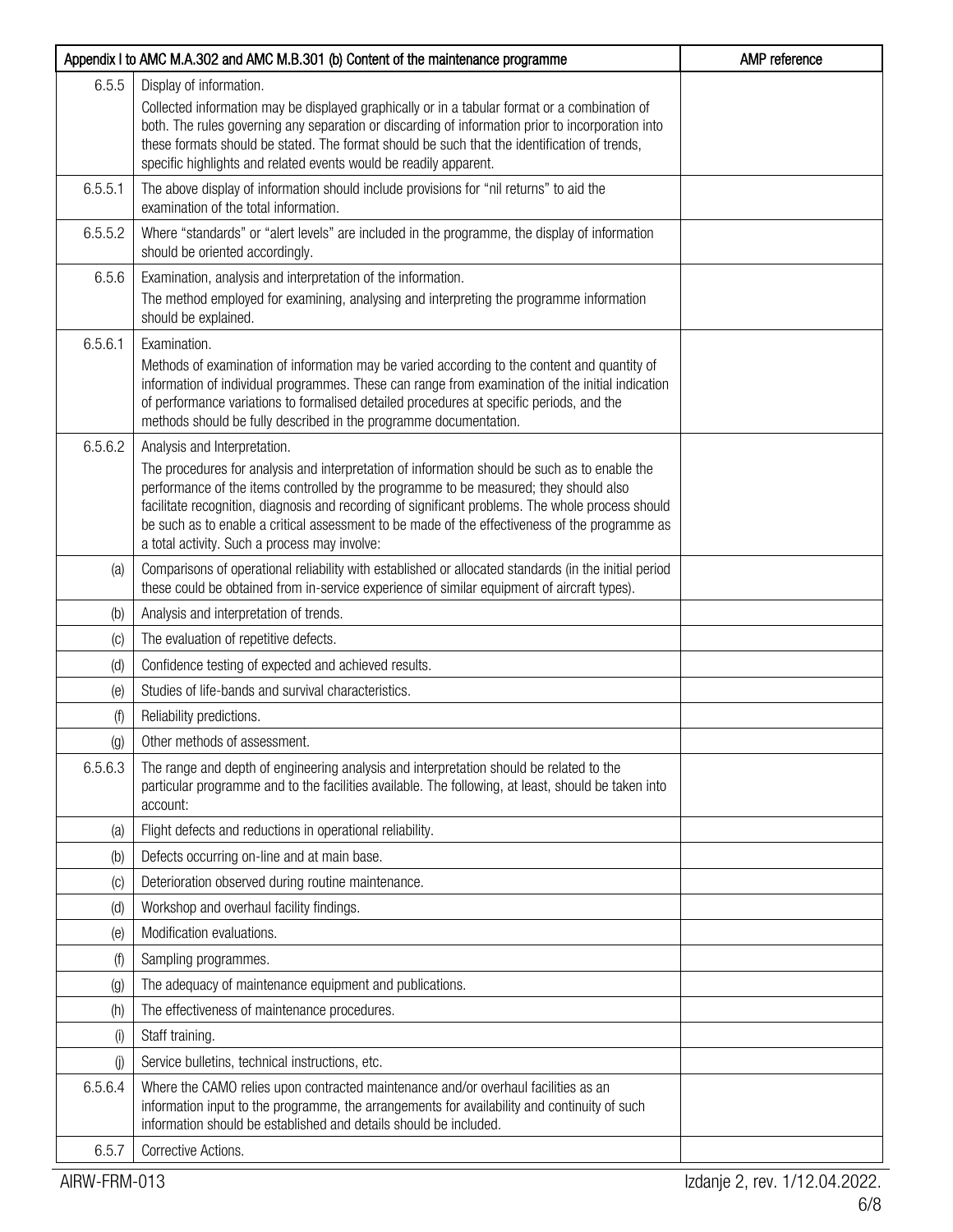|                   | Appendix I to AMC M.A.302 and AMC M.B.301 (b) Content of the maintenance programme                                                                                                                                                                                                                                                                                                                                                                                                                                                                                         | AMP reference |
|-------------------|----------------------------------------------------------------------------------------------------------------------------------------------------------------------------------------------------------------------------------------------------------------------------------------------------------------------------------------------------------------------------------------------------------------------------------------------------------------------------------------------------------------------------------------------------------------------------|---------------|
| 6.5.7.1           | The procedures and time scales both for implementing corrective actions and for monitoring the<br>effects of corrective actions should be fully described. Corrective actions shall correct any<br>reduction in reliability revealed by the programme and could take the form of:                                                                                                                                                                                                                                                                                          |               |
| (a)               | Changes to maintenance, operational procedures or techniques.                                                                                                                                                                                                                                                                                                                                                                                                                                                                                                              |               |
| (b)               | Maintenance changes involving inspection frequency and content, function checks, overhaul<br>requirements and time limits, which will require amendment of the scheduled maintenance<br>periods or tasks in the approved maintenance<br>programme. This may include escalation or de-escalation of tasks, addition, modification or<br>deletion of tasks.                                                                                                                                                                                                                  |               |
| $\left( $         | Amendments to approved manuals (e.g. maintenance manual, crew manual).                                                                                                                                                                                                                                                                                                                                                                                                                                                                                                     |               |
| (d)               | Initiation of modifications.                                                                                                                                                                                                                                                                                                                                                                                                                                                                                                                                               |               |
| (e)               | Special inspections of fleet campaigns.                                                                                                                                                                                                                                                                                                                                                                                                                                                                                                                                    |               |
| (f)               | Spares provisioning.                                                                                                                                                                                                                                                                                                                                                                                                                                                                                                                                                       |               |
| $\left( 9\right)$ | Staff training.                                                                                                                                                                                                                                                                                                                                                                                                                                                                                                                                                            |               |
| (h)               | Manpower and equipment planning.                                                                                                                                                                                                                                                                                                                                                                                                                                                                                                                                           |               |
|                   | Note: Some of the above corrective actions may need the competent authority's approval before<br>implementation.                                                                                                                                                                                                                                                                                                                                                                                                                                                           |               |
| 6.5.7.2           | The procedures for effecting changes to the maintenance programme should be described, and<br>the associated documentation should include a planned completion date for each corrective<br>action, where applicable.                                                                                                                                                                                                                                                                                                                                                       |               |
| 6.5.8             | Organizational Responsibilities.<br>The organisational structure and the department responsible for the administration of the<br>programme should be stated. The chains of responsibility for individuals and departments<br>(Engineering, Production, Quality, Operations etc.) in respect of the programme, together with<br>the information and functions of any programme control committees (reliability group), should be<br>defined. Participation of the competent authority should be stated. This information should be<br>contained in the CAME as appropriate. |               |
| 6.5.9             | Presentation of information to the competent authority.<br>The following information should be submitted to the competent authority for approval as part of<br>the reliability programme:                                                                                                                                                                                                                                                                                                                                                                                  |               |
| (a)               | The format and content of routine reports.                                                                                                                                                                                                                                                                                                                                                                                                                                                                                                                                 |               |
| (b)               | The time scales for the production of reports together with their distribution.                                                                                                                                                                                                                                                                                                                                                                                                                                                                                            |               |
| (C)               | The format and content of reports supporting request for increases in periods between<br>maintenance (escalation) and for amendments to the approved maintenance programme. These<br>reports should contain sufficient detailed information to enable the competent authority to make<br>its own evaluation where necessary.                                                                                                                                                                                                                                               |               |
| 6.5.10            | Evaluation and review.                                                                                                                                                                                                                                                                                                                                                                                                                                                                                                                                                     |               |
|                   | Each programme should describe the procedures and individual responsibilities in respect of<br>continuous monitoring of the effectiveness of the programme as a whole.                                                                                                                                                                                                                                                                                                                                                                                                     |               |
|                   | The time periods and the procedures for both routine and non-routine reviews of maintenance<br>control should be detailed (progressive, monthly, quarterly, or annual reviews, procedures<br>following reliability "standards" or "alert levels" being exceeded, etc.).                                                                                                                                                                                                                                                                                                    |               |
| 6.5.10.1          | Each Programme should contain procedures for monitoring and, as necessary, revising the<br>reliability "standards" or "alert levels". The organisational responsibilities for monitoring and<br>revising the "standards" should be specified together with associated time scales.                                                                                                                                                                                                                                                                                         |               |
| 6.5.10.2          | Although not exclusive, the following list gives guidance on the criteria to be taken into account<br>during the review.                                                                                                                                                                                                                                                                                                                                                                                                                                                   |               |
| (a)               | Utilisation (high/low/seasonal).                                                                                                                                                                                                                                                                                                                                                                                                                                                                                                                                           |               |
| (b)               | Fleet commonality.                                                                                                                                                                                                                                                                                                                                                                                                                                                                                                                                                         |               |